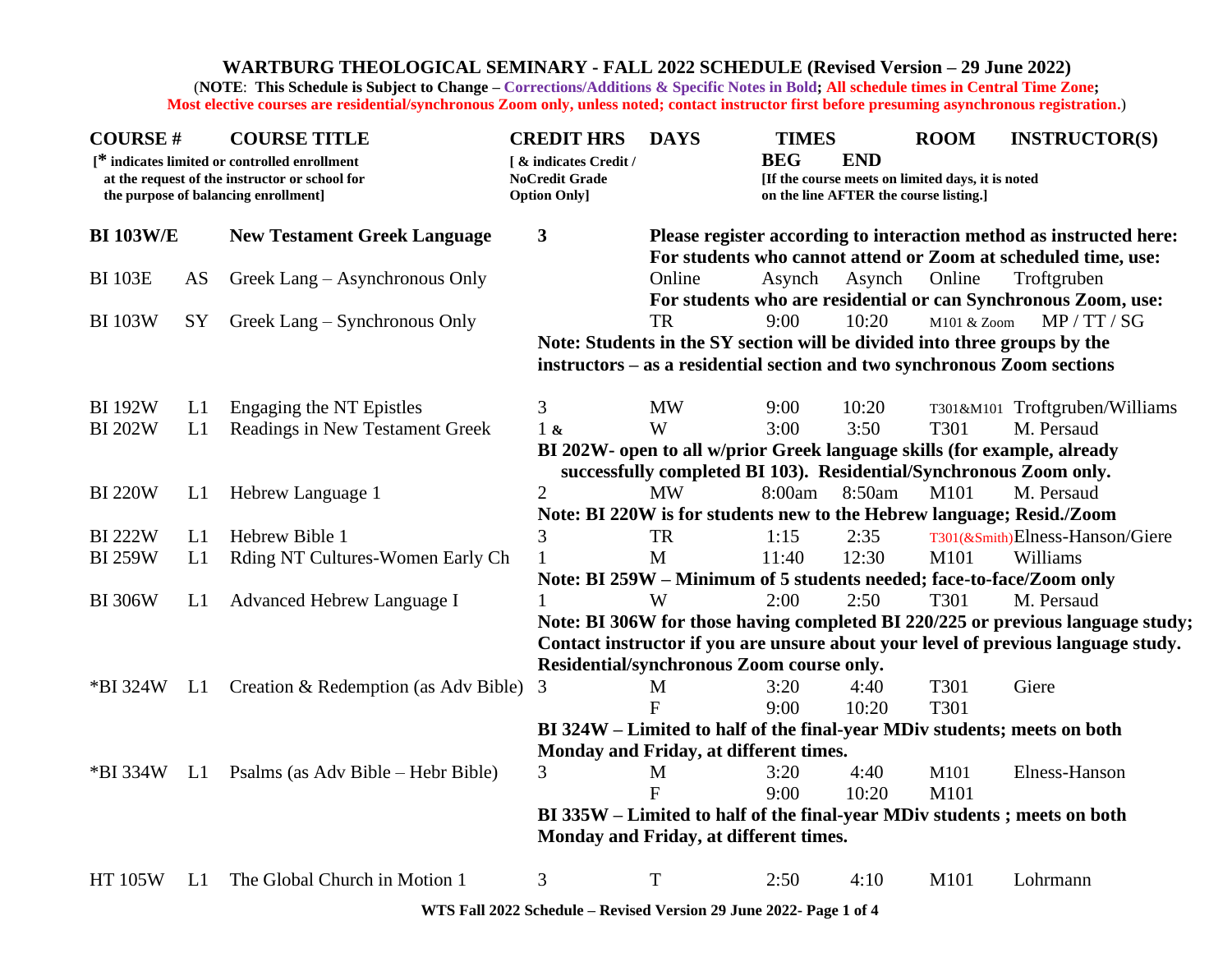|                                  |          |                                                            |                                                                                                                                         | F                                                                                 | 9:00           | 10:20         | Weiblen        |                                                                                                  |  |
|----------------------------------|----------|------------------------------------------------------------|-----------------------------------------------------------------------------------------------------------------------------------------|-----------------------------------------------------------------------------------|----------------|---------------|----------------|--------------------------------------------------------------------------------------------------|--|
|                                  |          |                                                            |                                                                                                                                         | HT 105 meets on both Tuesday and Friday, at different times/rooms                 |                |               |                |                                                                                                  |  |
| HT 212W                          | L1       | <b>Lutheran Confessions</b>                                | 3                                                                                                                                       | <b>TR</b>                                                                         | 9:00           | 10:20         | Weiblen        | Lohrmann                                                                                         |  |
| <b>HT 264W</b>                   | L1       | Rdings in Theol: Luth.-RC Dialogue                         | $1\alpha$                                                                                                                               | T                                                                                 | 4:25           | 5:15          | T301           | W. Persaud                                                                                       |  |
|                                  |          |                                                            |                                                                                                                                         | HT 264W - open to all cohort years; Residential/Synchronous Zoom.                 |                |               |                |                                                                                                  |  |
| HT 267W                          | L1       | Lutheran Ethics                                            | 3                                                                                                                                       | <b>TR</b>                                                                         | 9:00           | 10:20         | <b>T301</b>    | Taylor                                                                                           |  |
| <b>HT 297W</b>                   | L1       | Doctrine of the Trinity                                    | $1\alpha$                                                                                                                               | $\mathbf R$                                                                       | 4:25           | 5:15          | T301           | W. Persaud                                                                                       |  |
|                                  |          |                                                            |                                                                                                                                         | HT 297W- for 2 <sup>nd</sup> & final-year students; Residential/Synchronous Zoom. |                |               |                |                                                                                                  |  |
| *HT 356W L1                      |          | Teaching Luther's Small Catechism                          |                                                                                                                                         | M                                                                                 | 11:40          | 12:30         | <b>T301</b>    | Lohrmann                                                                                         |  |
|                                  |          |                                                            |                                                                                                                                         |                                                                                   |                |               |                | HT 356W is an advanced course; can be adapted to meet the MDiv Youth &                           |  |
|                                  |          |                                                            | Family Ministry requirement for those students who are soon graduating.                                                                 |                                                                                   |                |               |                |                                                                                                  |  |
|                                  |          |                                                            |                                                                                                                                         | Enrollment limited to 15 students; residential/synchronous Zoom only.             |                |               |                |                                                                                                  |  |
| *HT 389W L1                      |          | Image of God/Human Person (Adv.Th.) 3                      |                                                                                                                                         | <b>TR</b>                                                                         | 2:50           | 4:10          | Smith Sem Yip  |                                                                                                  |  |
|                                  |          |                                                            | HT 389W - Limited to half of the final-year MDiv students                                                                               |                                                                                   |                |               |                |                                                                                                  |  |
| *HT 396W L1                      |          | Contemporary Crisis-Gospel (Adv.Th.)                       | 3                                                                                                                                       | <b>TR</b>                                                                         | 2:50           | 4:10          | T301           | W. Persaud                                                                                       |  |
|                                  |          |                                                            | HT 396W – Limited to half of the final-year MDiv students                                                                               |                                                                                   |                |               |                |                                                                                                  |  |
|                                  |          |                                                            |                                                                                                                                         |                                                                                   |                |               |                |                                                                                                  |  |
|                                  |          |                                                            |                                                                                                                                         |                                                                                   |                |               |                |                                                                                                  |  |
| <b>IN 141W</b>                   | L1       | <b>Jesus Christ and Plural Worlds</b>                      | 2x                                                                                                                                      | M                                                                                 | 1:15           | 3:05          | M101           | Giere/W.Persaud/Yip                                                                              |  |
| <b>IN 161W</b>                   | L1       | <b>Spiritual Practices 1</b>                               | $0.5 \; \textbf{k}$                                                                                                                     | W                                                                                 | 11:40          | 12:30         |                | Weiblen (plenary) Various Faculty                                                                |  |
| <b>IN 171W</b>                   | L1       | Fieldwork $1 -$ Serving the Community                      | $1\&$                                                                                                                                   | T                                                                                 | 11:40          | 12:30         |                | Weiblen (plenary) Nalean-Carlson                                                                 |  |
| <b>IN 203E</b>                   | L1       | Islam: Intro. Theology & History                           | $1\alpha$                                                                                                                               | Asynch                                                                            | Asynch         | Ascnch        | Asynch         | Gurbuz Kucuksari                                                                                 |  |
|                                  |          |                                                            |                                                                                                                                         | $\mathbf R$                                                                       | 11:40          |               | <b>T301</b>    | IN 203E open to all cohort years; Online only; A minimum of 5 students needed.                   |  |
| <b>IN 215W</b>                   | L1       | Community Organizing Trans. Min.                           | $1\alpha$                                                                                                                               |                                                                                   |                | 12:30         |                | Schnell/Marciales                                                                                |  |
|                                  |          |                                                            |                                                                                                                                         |                                                                                   |                |               | T301           | IN 215W enrollment limited to 20 students; face-to-face/synchronous Zoom only<br>Frambach/Stache |  |
| <b>IN 243W</b>                   | L1       | $21st$ Century Leadership<br><b>Spiritual Practices 3</b>  | 2x<br>$0.5 \; x$                                                                                                                        | M<br>W                                                                            | 1:15<br>11:40  | 3:05<br>12:30 |                |                                                                                                  |  |
| <b>IN 261W</b><br><b>IN 271W</b> | L1<br>L1 |                                                            |                                                                                                                                         | T                                                                                 |                | 12:30         |                | Weiblen (plenary) Various Faculty                                                                |  |
| <b>IN 300W</b>                   | L1       | Fieldwork 3 – Engaging Contexts<br><b>Research Seminar</b> | $1\alpha$<br>1 <sub>k</sub>                                                                                                             | M                                                                                 | 11:40<br>11:40 | 12:30         | Zoom??? Ebertz | Weiblen (plenary) Nalean-Carlson                                                                 |  |
|                                  |          |                                                            |                                                                                                                                         |                                                                                   |                |               |                |                                                                                                  |  |
|                                  |          |                                                            | IN 300W this semester for non-MA students only (e.g., MADM, MDiv)<br>MA students will take this course in Spring Semester 2022 instead. |                                                                                   |                |               |                |                                                                                                  |  |
| <b>IN 344W</b>                   | L1       | <b>Integrative Capstone Seminar</b>                        | 3x                                                                                                                                      | <b>TR</b>                                                                         | 1:15           | 2:35          | M101           | Troftgruben/TBD                                                                                  |  |
| <b>IN 361W</b>                   | L1       | <b>Spiritual Practices 5</b>                               | $0.5 \; x$                                                                                                                              | W                                                                                 | 11:40          | 12:30         |                | Weiblen (plenary) Various Faculty                                                                |  |
|                                  |          |                                                            |                                                                                                                                         |                                                                                   |                |               |                |                                                                                                  |  |
| <b>MN 106W</b>                   | L1       | Foundations of Lutheran Worship                            | 3 &                                                                                                                                     | <b>MW</b>                                                                         | 9:00           | 10:20         | Weiblen        | Schnell                                                                                          |  |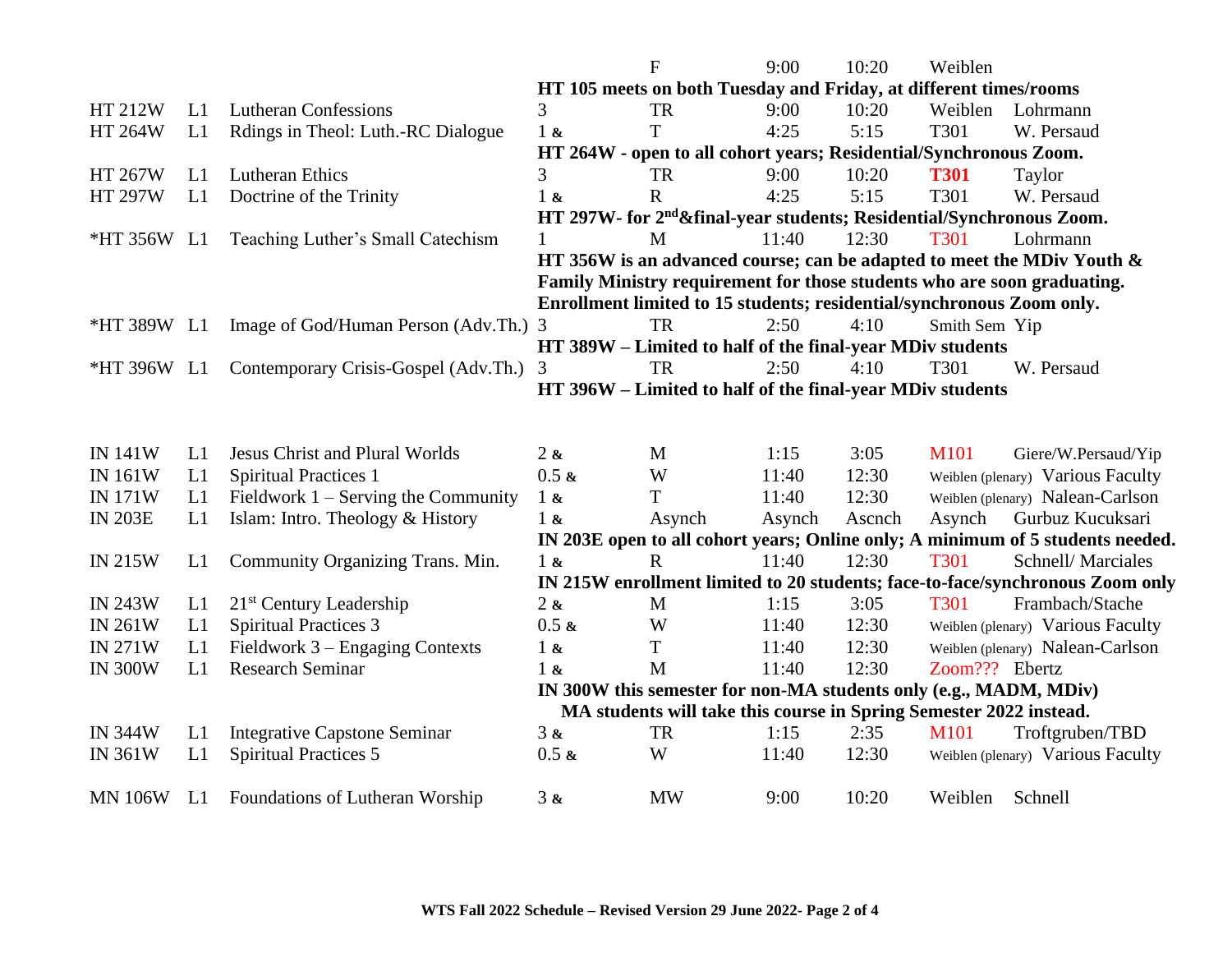| MN 131W L1     |    | <b>Introduction to Preaching</b>         | $1\&$                                                                               | $\mathbf R$     | 11:40                                                                      | 12:30          | <b>TBD</b>     | <b>To Be Determined</b>                                                      |  |
|----------------|----|------------------------------------------|-------------------------------------------------------------------------------------|-----------------|----------------------------------------------------------------------------|----------------|----------------|------------------------------------------------------------------------------|--|
|                |    |                                          |                                                                                     |                 | NOTE: The offering of MN 131W is still unknown, depending on whether       |                |                |                                                                              |  |
|                |    |                                          |                                                                                     |                 | a new Homiletics can be called before Fall Semester 2022. This schedule is |                |                |                                                                              |  |
|                |    |                                          |                                                                                     |                 |                                                                            |                |                | tentative only. MN 131 is for students who have not yet completed MN 230W.   |  |
|                |    |                                          |                                                                                     |                 |                                                                            |                |                | Designed for MA/MADM students, plus MDiv CL students who are starting out    |  |
| MN 157W L1     |    | Diaconal Ministry Seminar 1              | 1 &                                                                                 | T               | 11:40                                                                      | 12:30          | <b>T301</b>    | Yip                                                                          |  |
|                |    |                                          |                                                                                     |                 | MN 157W is Residential/Synchronous Zoom course only. Schedule is           |                |                |                                                                              |  |
|                |    |                                          |                                                                                     |                 | tentative, subject to change depending on MADM student needs.              |                |                |                                                                              |  |
| <b>MN 165W</b> | L1 | <b>MA Colloquium</b>                     | 1 &                                                                                 | T               | 11:40                                                                      | 12:30          | Zoom??? Ebertz |                                                                              |  |
|                |    |                                          | MN 165W is required by all first-semester MA students. Will be taught               |                 |                                                                            |                |                |                                                                              |  |
|                |    |                                          |                                                                                     |                 |                                                                            |                |                | synchronous to start with, but could be switched to asynchronous if needed.  |  |
|                |    |                                          |                                                                                     |                 |                                                                            |                |                | MN 165W schedule tentative, subject to change depending on MA student need.  |  |
| MN 195W        | L1 | <b>Rural Plunge Weekend</b>              | $1\,\mathrm{\&}$                                                                    | FSaSu, Nov. 4-6 |                                                                            | Off-campus     |                | Yackel-Juleen                                                                |  |
| *MN 196W L1    |    | <b>Appalachian Plunge</b>                | $1\;{\rm\textit{k}}$                                                                |                 | WRFSa Sept. 21-24                                                          | Off-campus     |                | Yackel-Juleen                                                                |  |
|                |    |                                          |                                                                                     |                 |                                                                            |                |                | MN 196W is by application and selection. See Mark Yackel-Juleen for details. |  |
|                |    |                                          |                                                                                     |                 | <b>Enrollment limited to 6 students from multiple seminaries.</b>          |                |                |                                                                              |  |
| *MN 235E L1    |    | Topics Preaching: Funeral Proclamation 1 |                                                                                     | Asynch          | July 11-August 15                                                          |                | Asynch         | Victoria Larson                                                              |  |
|                |    |                                          |                                                                                     |                 |                                                                            |                |                | MN 235E is an Online Summer Course that can either be taken by itself or     |  |
|                |    |                                          | registered for as part of the fall semester (although completed July 11-August 15). |                 |                                                                            |                |                |                                                                              |  |
|                |    |                                          |                                                                                     |                 | See Registrar for how to register. Limited to 12 students only.            |                |                |                                                                              |  |
| <b>MN 294W</b> | L1 | <b>Rural Min: Revise/Reform Mission</b>  | 1 <sub>8</sub>                                                                      | F               | 11:40                                                                      | 12:30          | <b>T301</b>    | Yackel-Juleen                                                                |  |
|                |    |                                          |                                                                                     |                 | For now, MN 294W is a Residential/Synchronous Zoom course only.            |                |                |                                                                              |  |
| <b>MN 383W</b> | L1 | When Faith Hurts: Child Abuse            | $1\&$                                                                               | R-Sa Intensive  |                                                                            | Intensive M101 |                | Vieth/Others                                                                 |  |
|                |    |                                          |                                                                                     |                 | MN 383W is a 3-day intensive taught from Thurday evening, Nov 10, to       |                |                |                                                                              |  |
|                |    |                                          |                                                                                     |                 | early afternoon on Saturday, November 12                                   |                |                |                                                                              |  |
|                |    |                                          |                                                                                     |                 | Residential/Synchronous Zoom course only.                                  |                |                |                                                                              |  |
| <b>MN 387W</b> | L1 | Ministry With/For Disabilities           | $1 \&$                                                                              | R-Sa Intensive  |                                                                            | Intensive M101 |                | Fruehling/deFreese                                                           |  |
|                |    |                                          |                                                                                     |                 | MN 387W is a 3-day intensive taught from Thurday evening, Oct 20, to       |                |                |                                                                              |  |
|                |    |                                          |                                                                                     |                 | early afternoon on Saturday, October 22.                                   |                |                |                                                                              |  |
|                |    |                                          |                                                                                     |                 | Residential/Synchronous Zoom course only.                                  |                |                |                                                                              |  |
|                |    |                                          |                                                                                     |                 |                                                                            |                |                |                                                                              |  |

Additional notes next page.